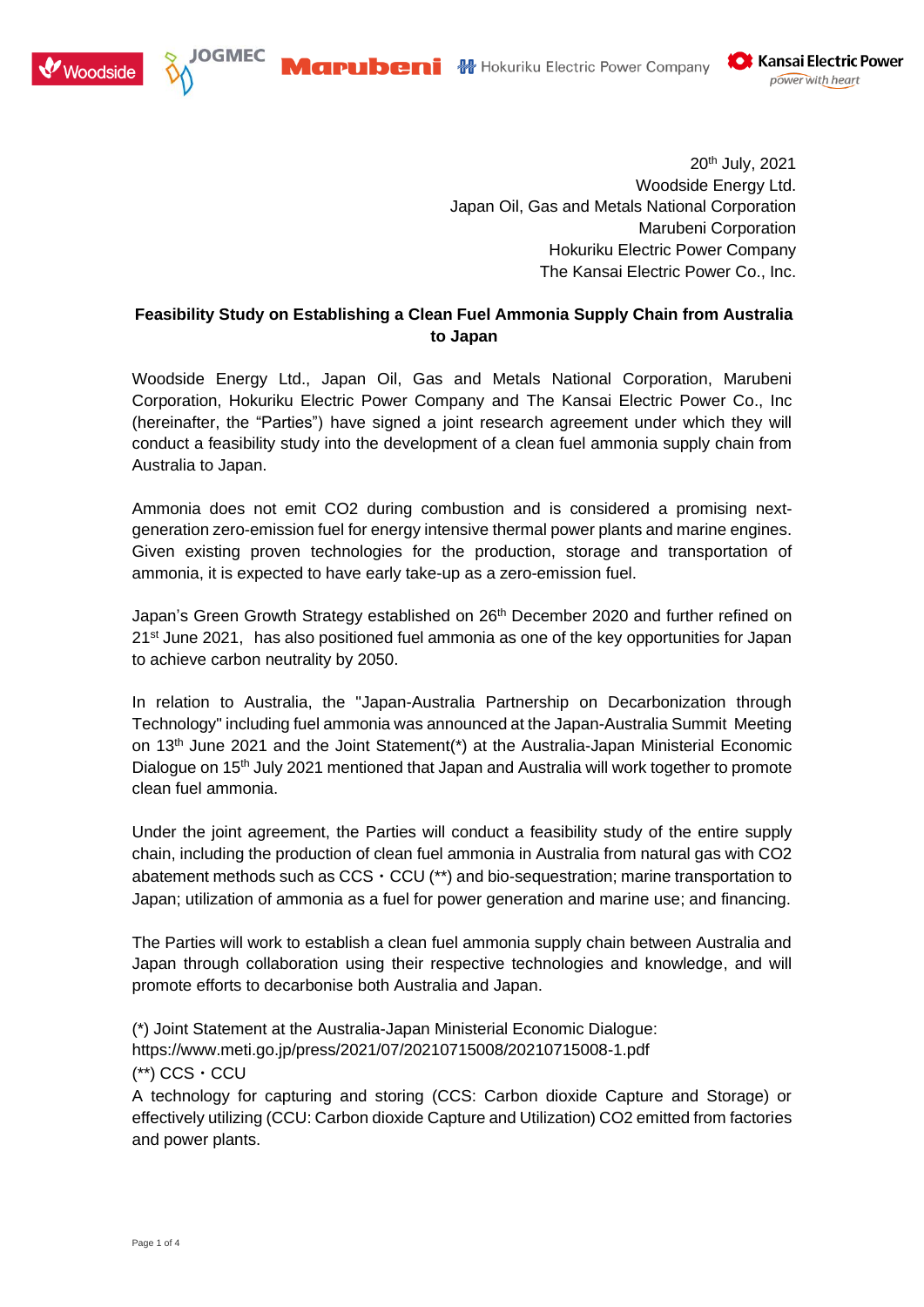







Top row, left to right:

Woodside Energy Ltd., Shaun Gregory, Executive Vice President, Sustainability and Chief Technology Officer

Japan Oil, Gas and Metals National Corporation, Toshikazu Ebato, Executive Vice President, Oil & Gas Upstream Technology Unit

Marubeni Corporation, Akihiko Sagara, Managing Executive Officer, Chief Executive Officer, Energy & Metals Group

Front row, left to right:

Hokuriku Electric Power Company, Wataru Hirata, Director & Managing Executive Officer The Kansai Electric Power Co., Inc, Nozomu Mori, Executive Vice President

 $\leq$  About Each Company $>$ Woodside Energy Ltd. Headquarters : Perth, Australia Established : January, 1954 Representative : Meg O'Neill, Acting Chief Executive Officer Website : <https://www.woodside.com.au/>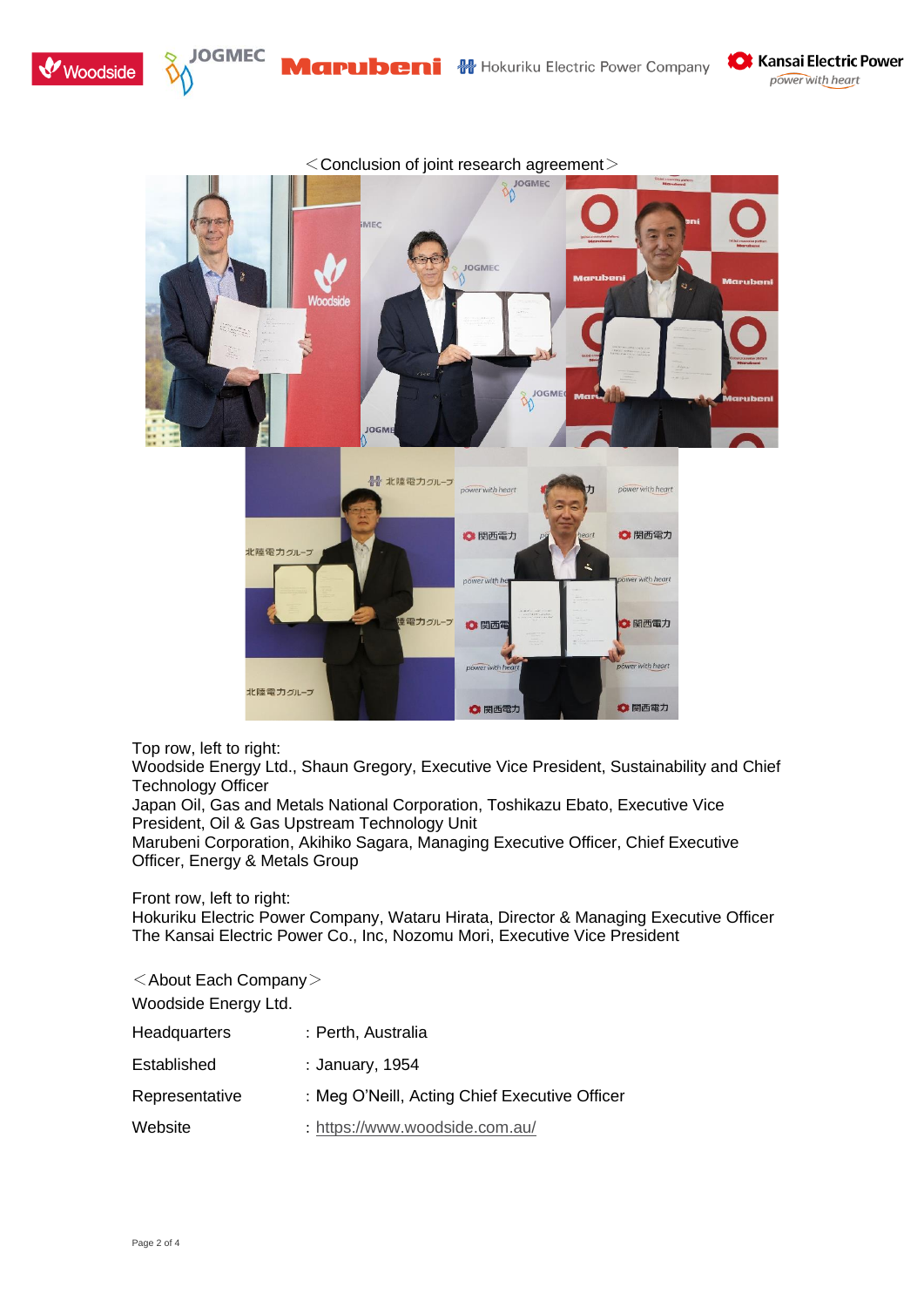





| <b>X</b> Kansai Electric Power |
|--------------------------------|
| power with heart               |

|  |  |  |  | Japan Oil, Gas and Metals National Corporation |
|--|--|--|--|------------------------------------------------|
|--|--|--|--|------------------------------------------------|

| Headquarters   | : Tokyo, Japan                               |
|----------------|----------------------------------------------|
| Established    | : February, $2004$                           |
| Representative | : Tetsuhiro Hosono, Chairman & CEO           |
| Website        | : http://www.jogmec.go.jp/english/index.html |

## Marubeni Corporation

| <b>Headquarters</b> | : Tokyo, Japan                       |
|---------------------|--------------------------------------|
| Established         | : December, 1949                     |
| Representative      | : Masumi Kakinoki, President and CEO |
| Website             | : https://www.marubeni.com/en/       |

| Hokuriku Electric Power Company |                                               |
|---------------------------------|-----------------------------------------------|
| Headquarters                    | : Toyama, Japan                               |
| Established                     | : May, 1951                                   |
| Representative                  | : Koji Matsuda,                               |
|                                 | Representative Director & President           |
| Website                         | : http://www.rikuden.co.jp/english/index.html |

| The Kansai Electric Power Co., Inc. |  |
|-------------------------------------|--|
|-------------------------------------|--|

| : Osaka, Japan                                        |
|-------------------------------------------------------|
| : May, 1951                                           |
| : Takashi Morimoto,                                   |
| Director, Representative Executive Officer, President |
| : https://www.kepco.co.jp/english/                    |
|                                                       |